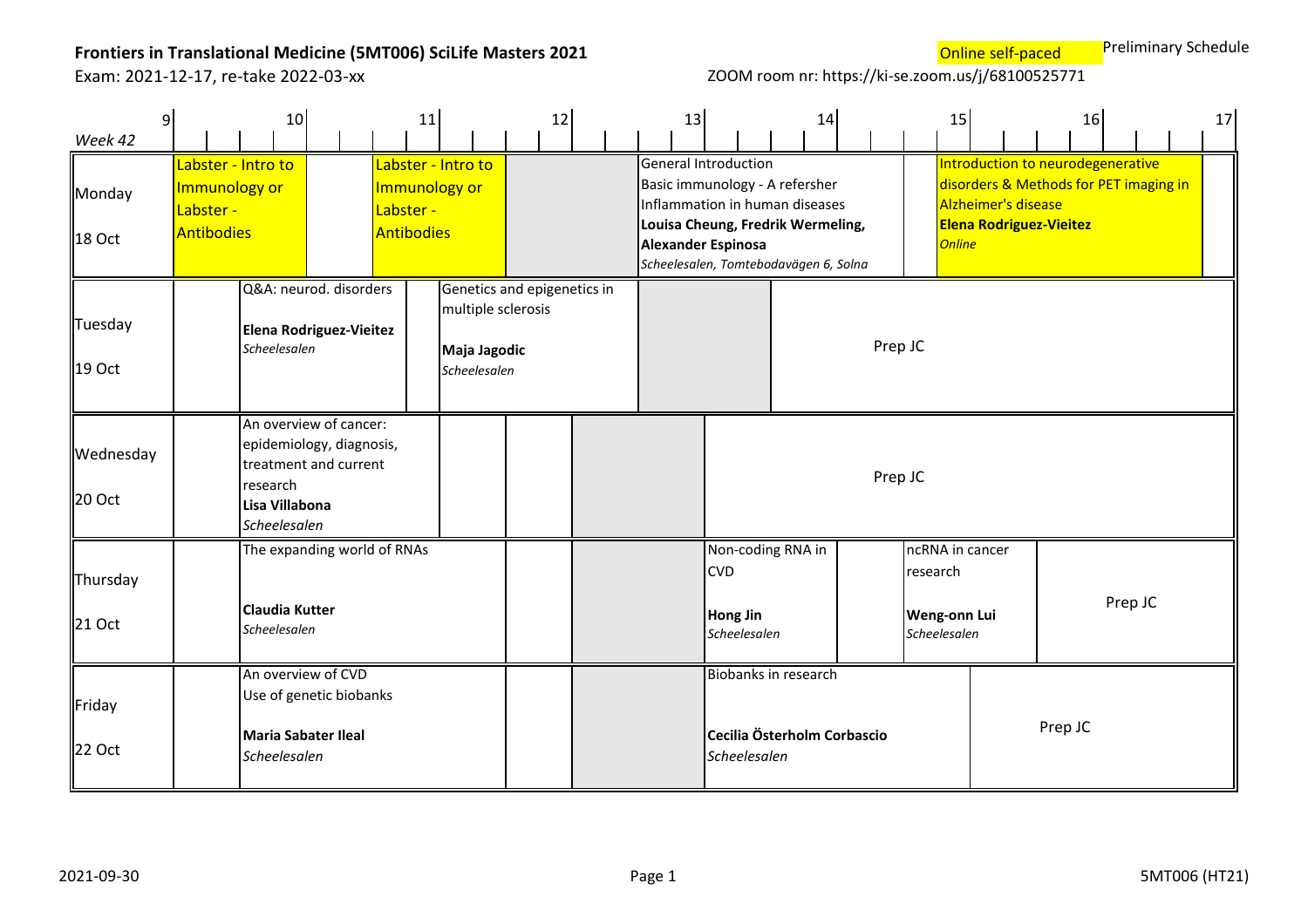**Online self-paced** Preliminary Schedule

| 9 <sup>1</sup><br>Week 43 | 10                                                       | 12<br>11                                                                          | 13 | 14                                                                                       | 15                        | 16             | 17 |
|---------------------------|----------------------------------------------------------|-----------------------------------------------------------------------------------|----|------------------------------------------------------------------------------------------|---------------------------|----------------|----|
| Monday<br>25 Oct          | APLS1                                                    |                                                                                   |    |                                                                                          |                           |                |    |
| Tuesday<br>26 Oct         | $9.00 - 12.00$<br><b>Bioethics</b><br><b>Niklas Juth</b> | Please check course schedule for Applied Communication                            |    |                                                                                          | Prep JC                   |                |    |
| Wednesday<br>27 Oct       | APLS1                                                    |                                                                                   |    |                                                                                          |                           |                |    |
| Thursday<br>28 Oct        | Prep JC                                                  | Journal Club - Sequencing<br>$\frac{1}{2}$ class<br>Simone Picelli<br><b>ZOOM</b> |    | Journal Club - Sequencing<br>$\frac{1}{2}$ class<br><b>Simone Picelli</b><br><b>ZOOM</b> |                           | JC1 Reflection |    |
| Friday<br>29 Oct          | nn                                                       | Hallmarks of Cancer workshop<br>Ragnar Granit, Biomedicum                         |    |                                                                                          | Labster - CRISPR-<br>Cas9 |                |    |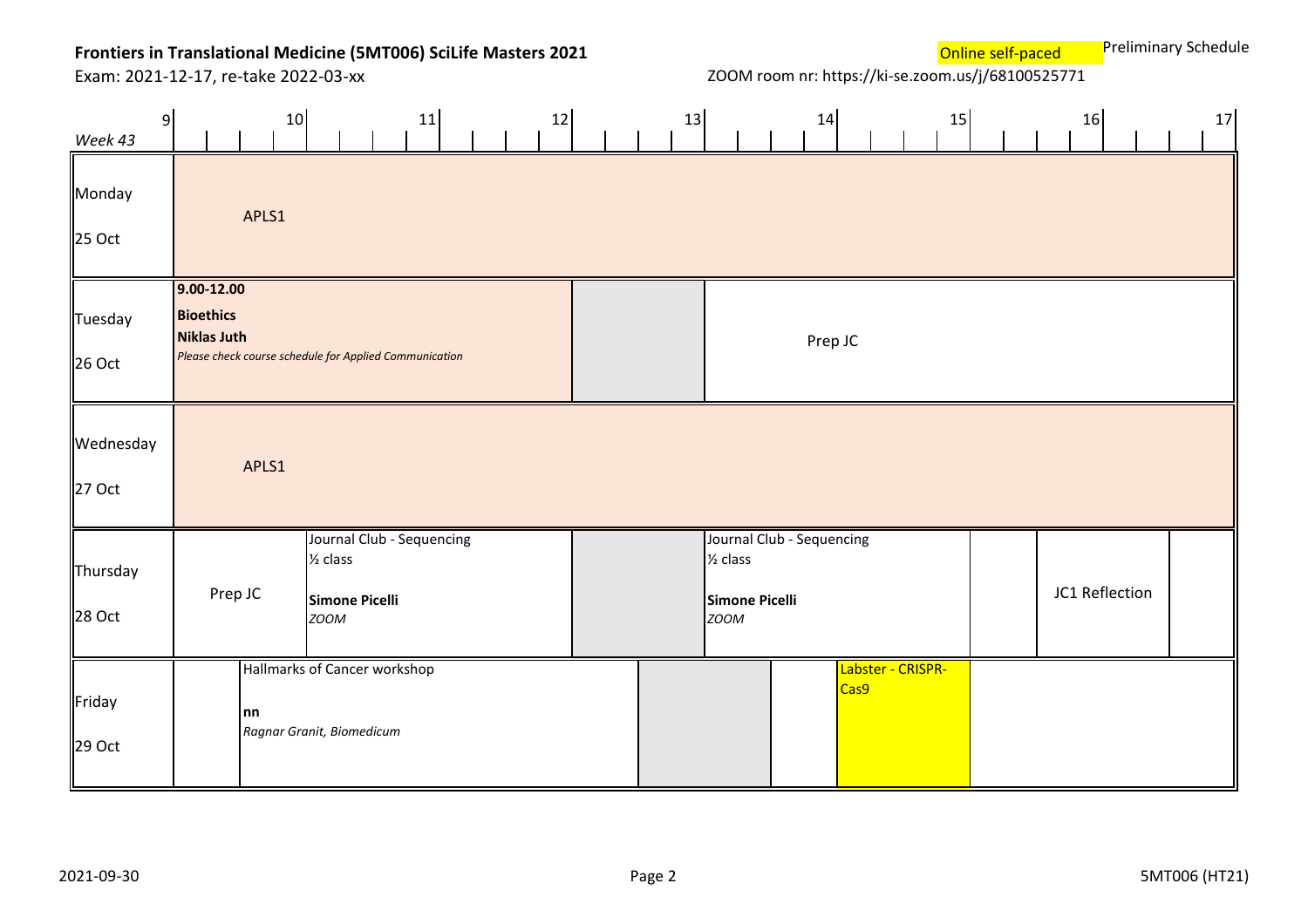**Online self-paced** Preliminary Schedule

| $\mathsf{g}$<br>Week 44    | 10<br>12<br>11                                                                          | 13                                        | 14                                                                                         | 15                                               | 16                                                                                 | 17                          |
|----------------------------|-----------------------------------------------------------------------------------------|-------------------------------------------|--------------------------------------------------------------------------------------------|--------------------------------------------------|------------------------------------------------------------------------------------|-----------------------------|
| Monday<br>01 Nov           | <b>Biostatistics</b><br>Ian Hoffecker<br>Parker, Tometebodavägen 18a                    |                                           | <b>Biostatistics</b><br>Ian Hoffecker                                                      | Parker, Tomtebodavägen 18a                       |                                                                                    |                             |
| Tuesday<br>02 Nov          | <b>Biostatistics</b><br>Ian Hoffecker<br>Air, SciLifeLab                                |                                           | <b>Biostatistics</b><br>Ian Hoffecker<br>Air, SciLifeLab                                   |                                                  |                                                                                    |                             |
| Wednesday<br><b>03 Nov</b> | CRISPR-Cas9 in cancer<br>research<br><b>Sylvain Peuget</b><br>Nils Ringertz, Biomedicum | Tissue Engineering &<br>Regenerative Med. | CRISPR-based Synthetic Biology in<br>Diego Velasques Pulgarin<br>Nils Ringertz, Biomedicum |                                                  | <b>CRISPR</b> application<br><b>Bernhard Schmiere</b><br>Nils Ringertz, Biomedicum | <b>CRISPR</b><br>assignment |
| Thursday<br>04 Nov         | Mammalian model organisms<br>Hong Jin<br>Nils Ringertz, Biomedicum                      |                                           | Zebrafish as a<br>model organism<br>Lars Bräutigam<br>Nils Ringertz,<br><b>Biomedicum</b>  | Zebrafish facility visit (TBC)<br>Lars Bräutigam |                                                                                    |                             |
| Friday<br>05 Nov           |                                                                                         |                                           | Labster -<br>Invertebrate Model<br>System                                                  |                                                  | Labster<br>assignment<br>(Invertebrate<br>Model System)                            |                             |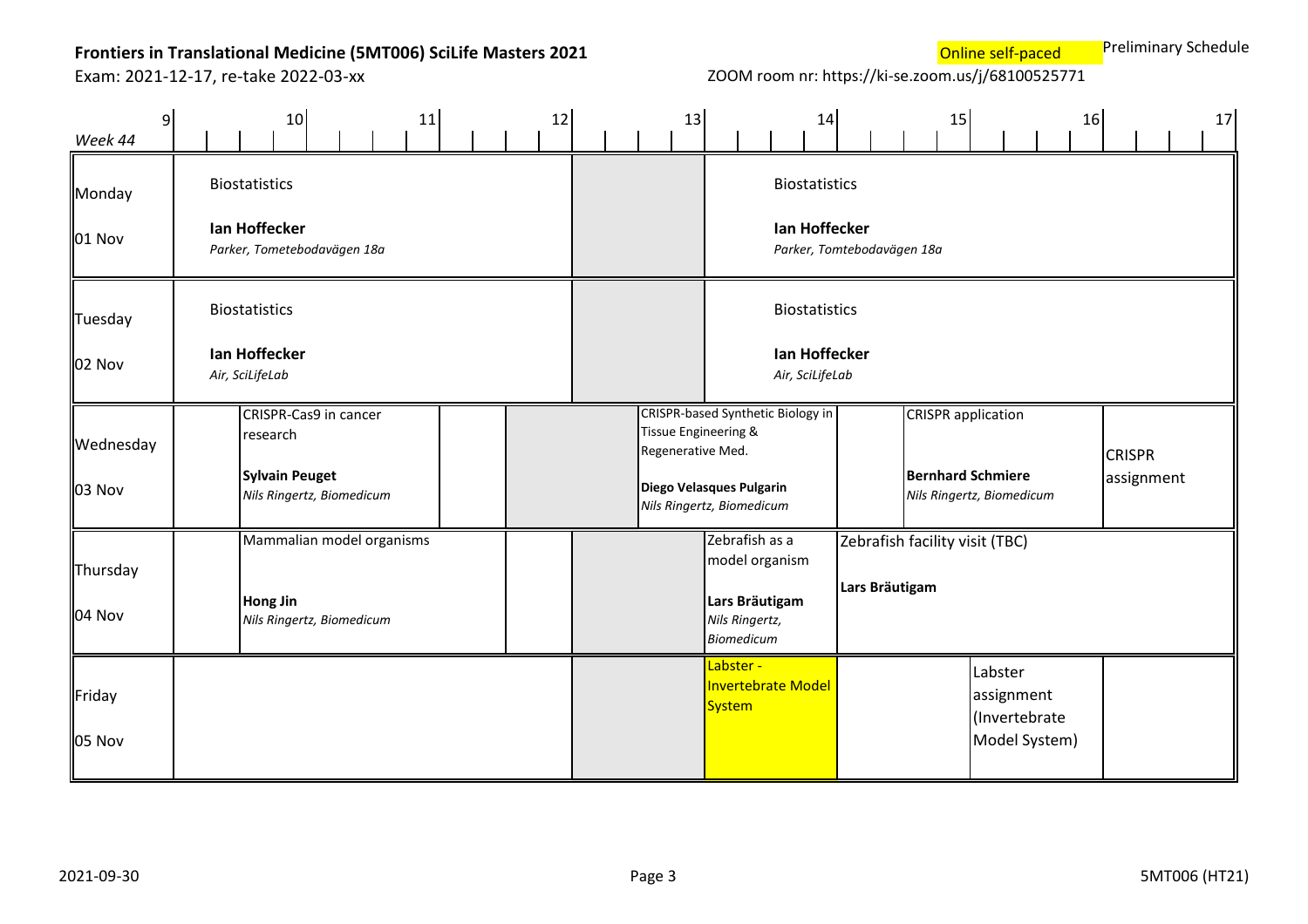**Online self-paced** Preliminary Schedule

| $\overline{9}$<br>Week 45  |                                                                                                                                               | 10 <sub>1</sub>                                                                                  |                                     | 11                                                                                |                         |                | 12 |  | 13 |                                                           | 14                                                       |                                                                                  | 15      | 16 | 17                    |
|----------------------------|-----------------------------------------------------------------------------------------------------------------------------------------------|--------------------------------------------------------------------------------------------------|-------------------------------------|-----------------------------------------------------------------------------------|-------------------------|----------------|----|--|----|-----------------------------------------------------------|----------------------------------------------------------|----------------------------------------------------------------------------------|---------|----|-----------------------|
| Monday<br>08 Nov           | Imaging-based<br>testing for<br>immunotherapy<br><b>Valentina</b><br><b>Carannante</b><br><b>Online</b>                                       |                                                                                                  | <b>CAR T-cells</b><br><b>Online</b> | <b>Isabelle Magalhaes</b> Course leaders &                                        | class reps<br>Venue TBA | Course council |    |  |    |                                                           |                                                          |                                                                                  | Prep JC |    | <b>Submit choices</b> |
| Tuesday<br>09 Nov          | $9.00 - 12.00$<br><b>Bioethics</b><br><b>Niklas Juth</b><br>Please check course schedule for Applied Communication<br><b>CMB Lecture Hall</b> |                                                                                                  |                                     |                                                                                   |                         |                |    |  |    |                                                           | Labster - FACS                                           |                                                                                  | Prep JC |    |                       |
| Wednesday<br><b>10 Nov</b> |                                                                                                                                               | Prep JC                                                                                          |                                     | Bioscience Day - 10 Nov (http://www.bioscienceevent.com/)                         |                         |                |    |  |    |                                                           |                                                          |                                                                                  |         |    |                       |
| Thursday<br><b>11 Nov</b>  |                                                                                                                                               | Q&A: Imaging-<br>based testing<br>Valentina<br><b>Carannante</b><br>Nils Ringertz,<br>Biomedicum |                                     | Autophagy pathways in cancer<br><b>Helin Norberg</b><br>Nils Ringertz, Biomedicum |                         |                |    |  |    | <b>CAR T-cells</b><br>Nils Ringertz,<br><b>Biomedicum</b> | <b>Isabelle Magalhaes</b>                                | Al in cancer<br>research<br><b>Martin Eklund</b><br>Nils Ringertz,<br>Biomedicum |         |    |                       |
| Friday<br><b>12 Nov</b>    |                                                                                                                                               | Calculation assignment                                                                           |                                     |                                                                                   |                         |                |    |  |    |                                                           | Calculation workshop<br> nn<br>Nils Ringertz, Biomedicum |                                                                                  |         |    |                       |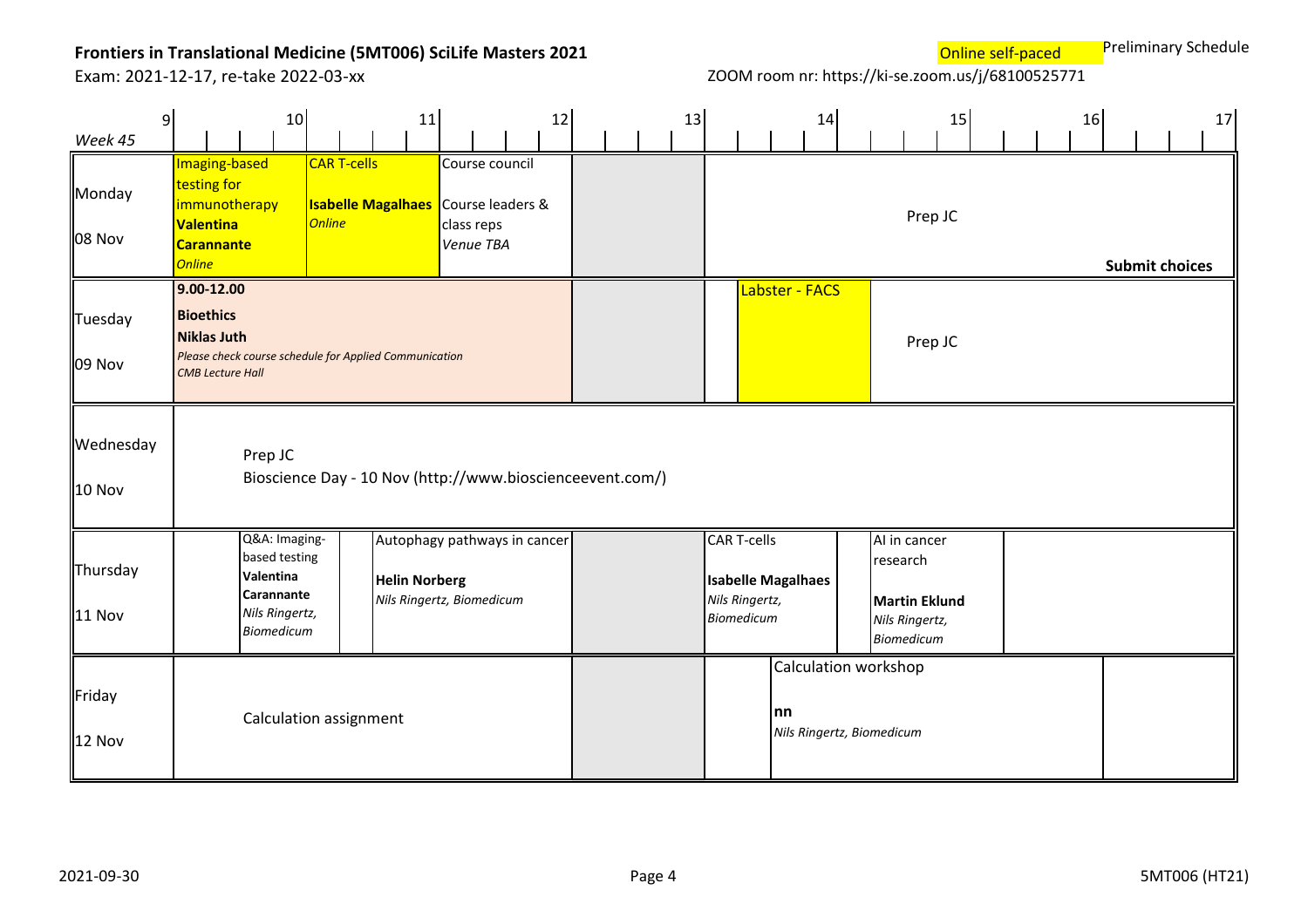**Online self-paced** Preliminary Schedule

| 9<br>Week 46             | 10                                  | 11 | 12 | 13 |         | 14 |                                     | 15      |                         | 16                  | 17 |
|--------------------------|-------------------------------------|----|----|----|---------|----|-------------------------------------|---------|-------------------------|---------------------|----|
| Monday<br>15 Nov         | APLS1                               |    |    |    |         |    |                                     |         |                         |                     |    |
| Tuesday<br><b>16 Nov</b> | Proteomics site visit (TBC)         |    |    |    |         |    |                                     | Prep JC |                         |                     |    |
| Wednesday<br>17 Nov      | APLS1                               |    |    |    |         |    |                                     |         |                         |                     |    |
| Thursday<br>18 Nov       | Project work (CHaSE 2021 Nov 18-19) |    |    |    | Prep JC |    | Labster -<br>Experimental<br>Design |         | Labster -<br>Group work | Experimental design |    |
| Friday<br>19 Nov         | Project work (CHaSE 2021 Nov 18-19) |    |    |    | Prep JC |    |                                     |         |                         |                     |    |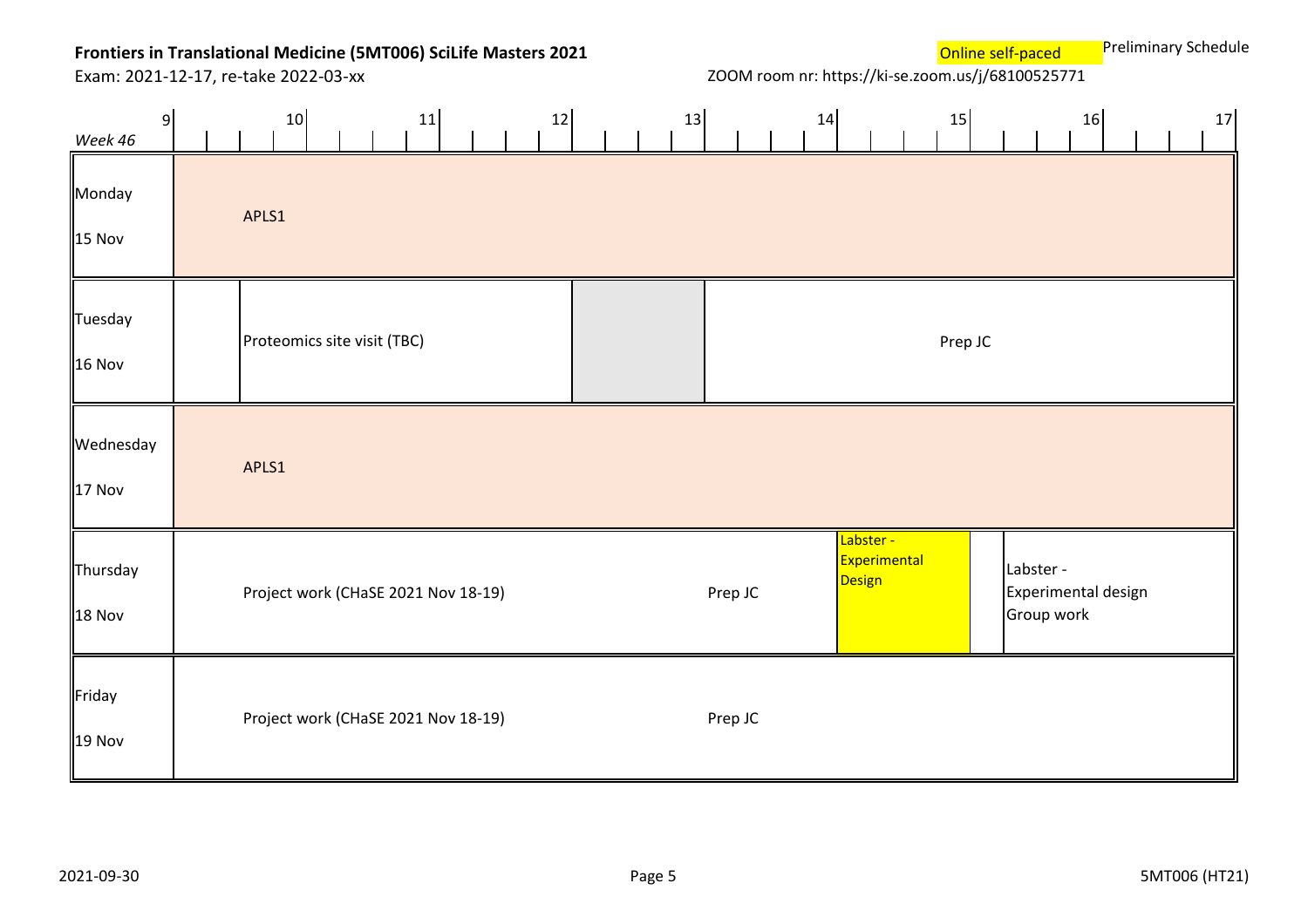**Online self-paced** Preliminary Schedule

| $\overline{9}$<br>Week 47 | 10 <sub>1</sub>                                                                            |                                   | 11                                                                                                       | 12 |  | 13 |                                   |                                                   | 14                                                     |  | 15 |              | 16 |                | 17 |
|---------------------------|--------------------------------------------------------------------------------------------|-----------------------------------|----------------------------------------------------------------------------------------------------------|----|--|----|-----------------------------------|---------------------------------------------------|--------------------------------------------------------|--|----|--------------|----|----------------|----|
| Monday<br>22 Nov          | Prep JC                                                                                    | $\frac{1}{2}$ class<br><b>TBA</b> | Journal Club - Proteomics<br>Nils Ringertz, Biomedicum                                                   |    |  |    | $\frac{1}{2}$ class<br><b>TBA</b> |                                                   | Journal Club - Proteomics<br>Nils Ringertz, Biomedicum |  |    |              |    | JC2 Reflection |    |
| Tuesday<br>23 Nov         | Project work                                                                               |                                   |                                                                                                          |    |  |    |                                   |                                                   |                                                        |  |    |              |    |                |    |
| Wednesday<br>24 Nov       | Drug discovery<br>using patient-<br>derived cells<br>Mingmei Shang<br><b>Nils Ringertz</b> |                                   | Germ cell biology<br>with state-of-the-<br>art technology<br><b>Qiaolin Deng</b><br><b>Nils Ringertz</b> |    |  |    |                                   | Single-cell<br>mast cells<br><b>Nils Ringertz</b> | transcriptomics in<br>Joakim Dahlin                    |  |    | Project work |    |                |    |
| Thursday<br>25 Nov        | In vitro studies on<br>Laetitia Lemoine<br><b>Nils Ringertz</b>                            | human brain tissue                | ECM from a<br>glycobiological<br>perspective<br>Cecilia Österholm<br>Corbascio<br><b>Nils Ringertz</b>   |    |  |    |                                   | Lecture TBC                                       |                                                        |  |    | Project work |    |                |    |
| Friday<br>26 Nov          | Lecture TBC                                                                                |                                   | <b>Systems Medicine</b><br><b>Cheng Zhang</b><br><b>Nils Ringertz</b>                                    |    |  |    | Lecture TBC                       |                                                   |                                                        |  |    |              |    |                |    |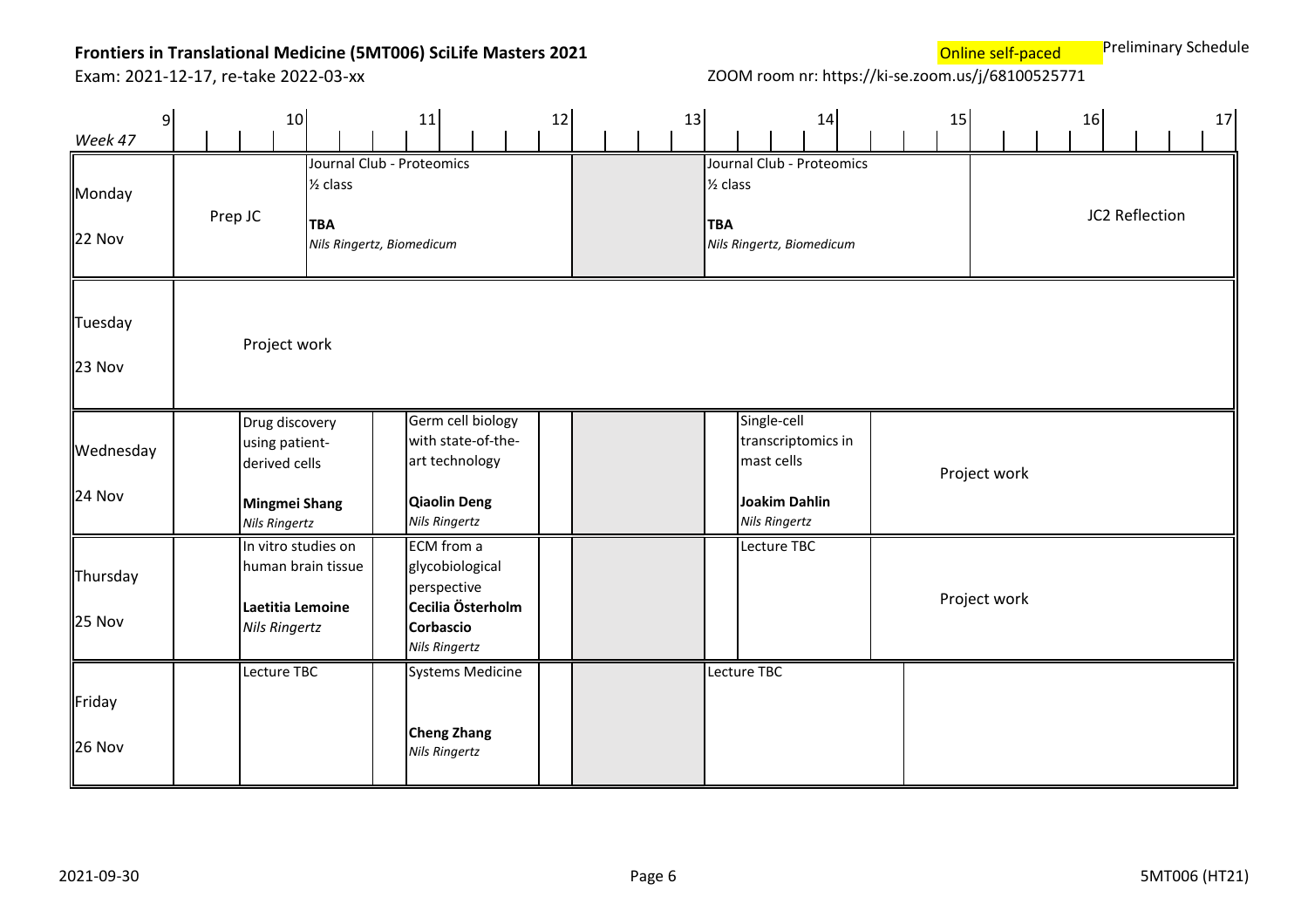**Online self-paced** Preliminary Schedule

| 9<br>Week 48             | 10 <sub>1</sub>                                                                                | 11 | 12 | 13                               |  | 14                       |              | 15 | 16 |                   | 17 |
|--------------------------|------------------------------------------------------------------------------------------------|----|----|----------------------------------|--|--------------------------|--------------|----|----|-------------------|----|
| Monday<br>29 Nov         | <b>APLS1 - Examination</b>                                                                     |    |    |                                  |  |                          |              |    |    |                   |    |
| Tuesday<br><b>30 Nov</b> | Group presentation of project draft and workflow<br>Alexander Espinosa<br><b>Nils Ringertz</b> |    |    |                                  |  |                          | Project work |    |    | Submit order list |    |
| Wednesday<br>01 Dec      | Project work                                                                                   |    |    |                                  |  |                          |              |    |    |                   |    |
| Thursday<br>02 Dec       | Project work                                                                                   |    |    |                                  |  |                          |              |    |    |                   |    |
| Friday<br>03 Dec         | Finalize project plan                                                                          |    |    | Submit video presentation by 1pm |  | Alumni day (13:30-16:30) |              |    |    |                   |    |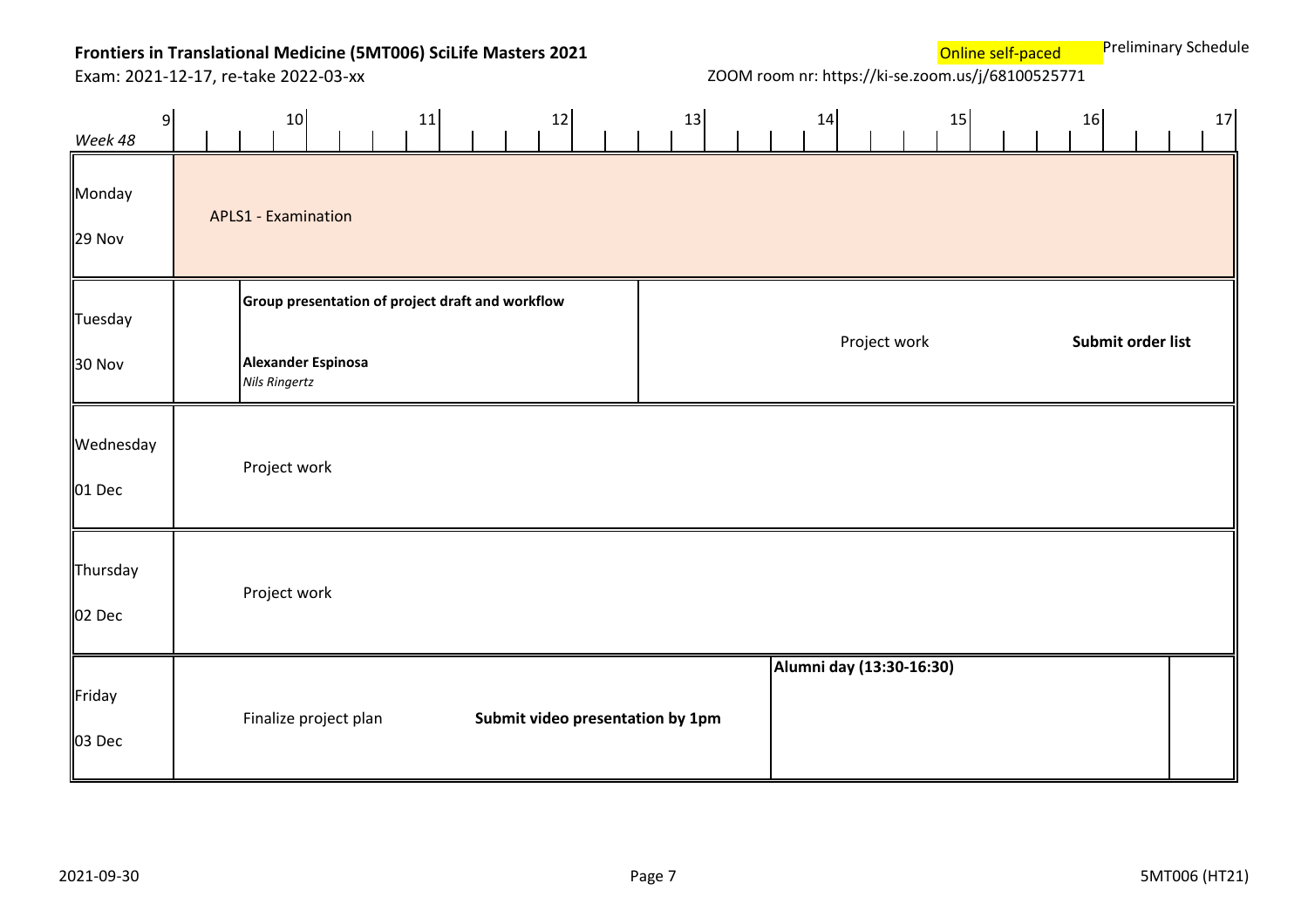**Online self-paced** Preliminary Schedule

| 9<br>Week 49        | 10<br>12<br>11                                                                                                                                        | 13 | 14                                                                                                                                                    | 15 | 16             | 17 |
|---------------------|-------------------------------------------------------------------------------------------------------------------------------------------------------|----|-------------------------------------------------------------------------------------------------------------------------------------------------------|----|----------------|----|
| Monday<br>06 Dec    | Prep JC                                                                                                                                               |    |                                                                                                                                                       |    |                |    |
| Tuesday<br>07 Dec   | Prep JC                                                                                                                                               |    |                                                                                                                                                       |    |                |    |
| Wednesday<br>08 Dec | Journal Club - Precision Medicine<br>$\frac{1}{2}$ class<br>Francesco Marabita, Tom Erkers, Brinton Seashore-<br>Ludlow<br>Parker, Tomtebodavägen 18a |    | Journal Club - Precision Medicine<br>$\frac{1}{2}$ class<br>Francesco Marabita, Tom Erkers, Brinton Seashore-<br>Ludlow<br>Parker, Tomtebodavägen 18a |    | JC3 Reflection |    |
| Thursday<br>09 Dec  | $9.00 - 12.00$<br><b>Bioethics</b><br><b>Niklas Juth</b><br>Please check course schedule for Applied Communication<br>Franklinsalen                   |    |                                                                                                                                                       |    |                |    |
| Friday<br>10 Dec    | Individual study time - Exam (10-16 Dec)                                                                                                              |    |                                                                                                                                                       |    |                |    |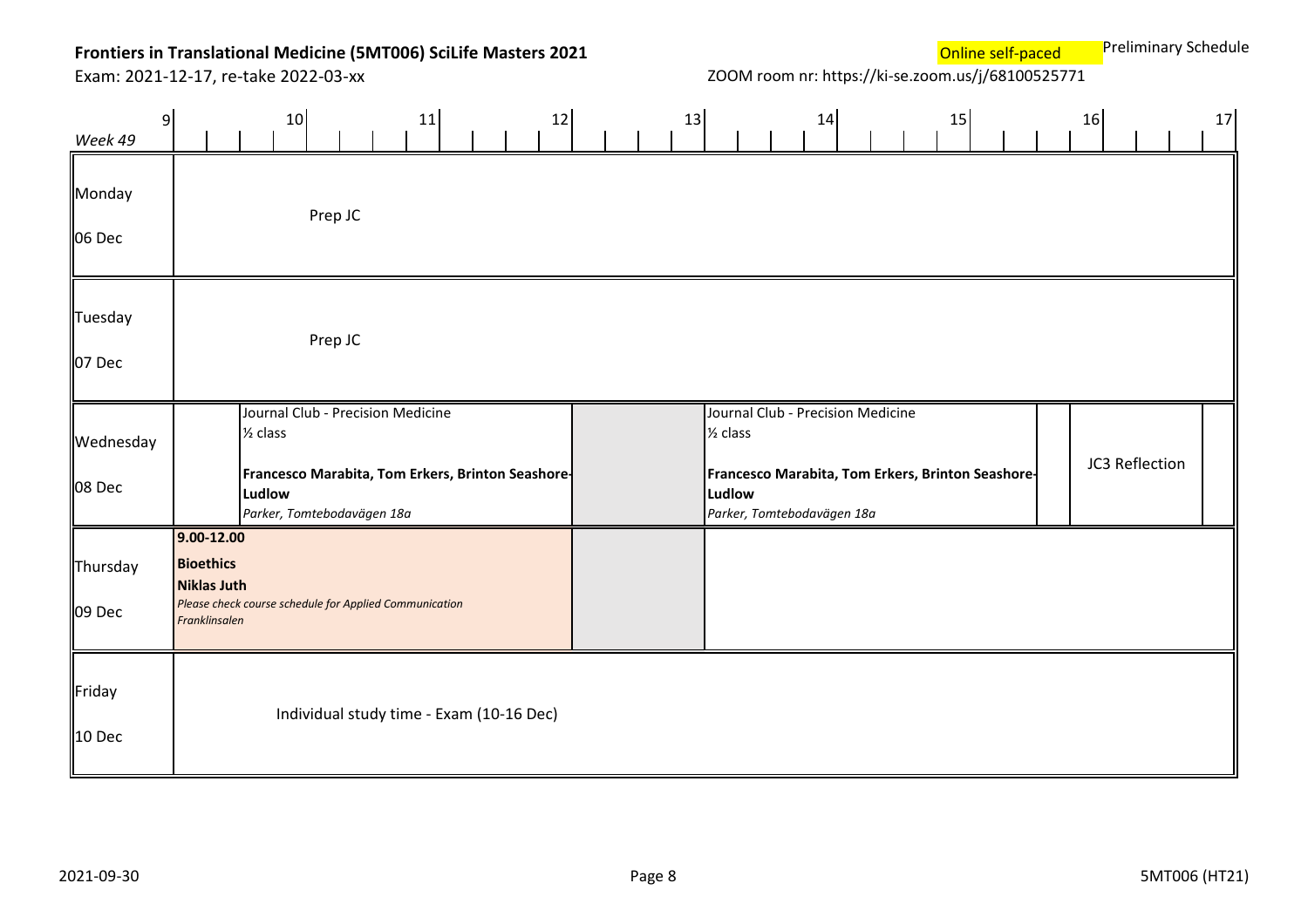Exam: 2021-12-17, re-take 2022-03-xx ZOOM room nr: https://ki-se.zoom.us/j/68100525771

**Online self-paced** Preliminary Schedule

| 9 <sup>1</sup><br>Week 50 | 12<br>13<br>11<br>10                     | 14<br>16<br>17<br>15  |
|---------------------------|------------------------------------------|-----------------------|
| Monday<br>13 Dec          | Individual study time - Exam (10-16 Dec) |                       |
| Tuesday<br>14 Dec         | Individual study time - Exam (10-16 Dec) | Tutorial for the exam |
| Wednesday<br>$15$ Dec     | Individual study time - Exam (10-16 Dec) |                       |
| Thursday<br>16 Dec        | Individual study time - Exam (10-16 Dec) |                       |
| Friday<br>17 Dec          | Examination                              |                       |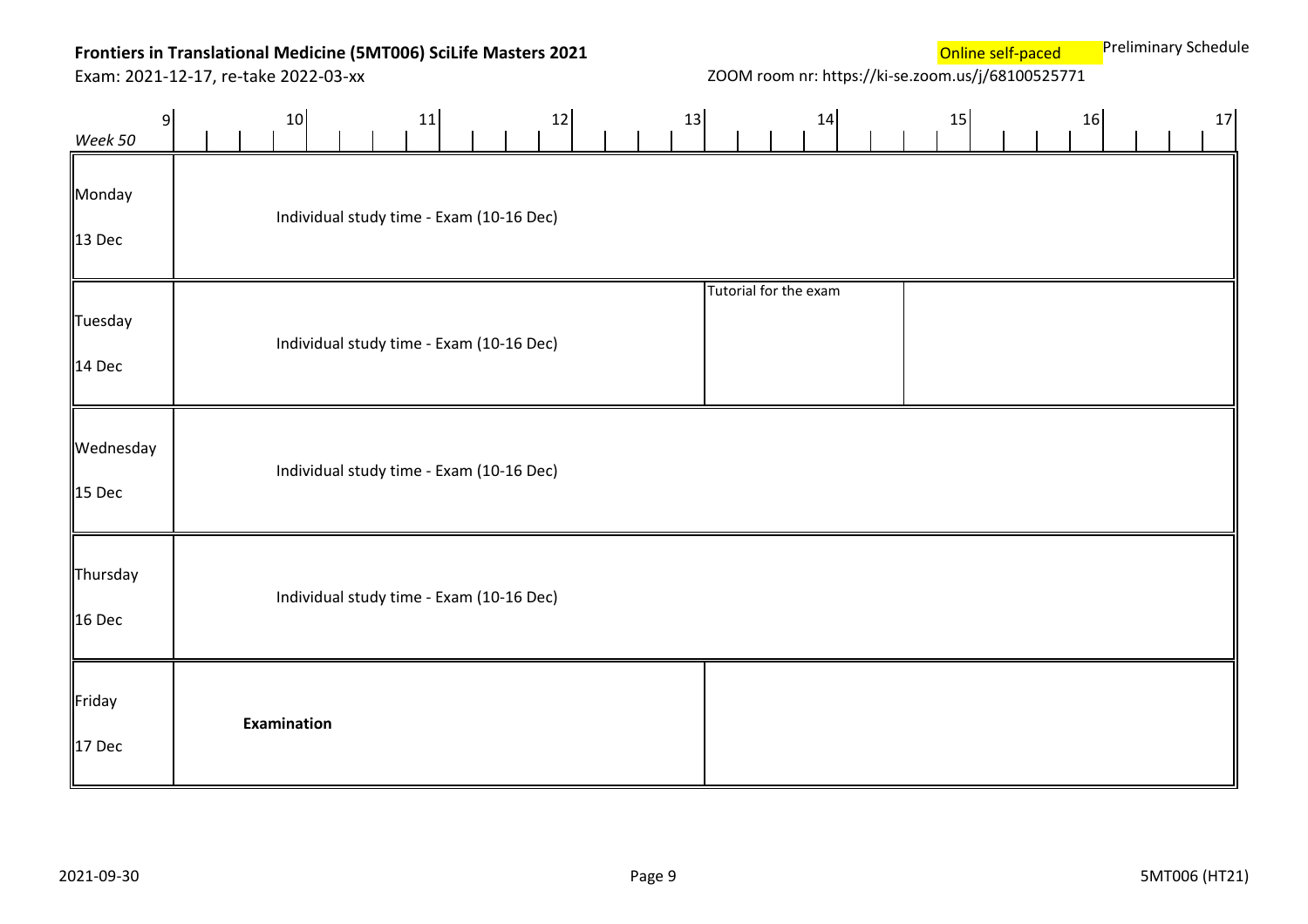Exam: 2021-12-17, re-take 2022-03-xx ZOOM room nr: https://ki-se.zoom.us/j/68100525771

**Online self-paced** Preliminary Schedule

| 9<br>Week 51        | 10                                     |  | 11 | 12 |  | 13 |  | 14 |  | 15 |  | 16 |                   | 17 |
|---------------------|----------------------------------------|--|----|----|--|----|--|----|--|----|--|----|-------------------|----|
| Monday<br>20 Dec    | Write detailed workflow/protocol draft |  |    |    |  |    |  |    |  |    |  |    |                   |    |
| Tuesday<br>21 Dec   | Write detailed workflow/protocol draft |  |    |    |  |    |  |    |  |    |  |    |                   |    |
| Wednesday<br>22 Dec | Write detailed workflow/protocol draft |  |    |    |  |    |  |    |  |    |  |    | Submit before 5pm |    |
| Thursday<br>23 Dec  |                                        |  |    |    |  |    |  |    |  |    |  |    |                   |    |
| Friday<br>24 Dec    |                                        |  |    |    |  |    |  |    |  |    |  |    |                   |    |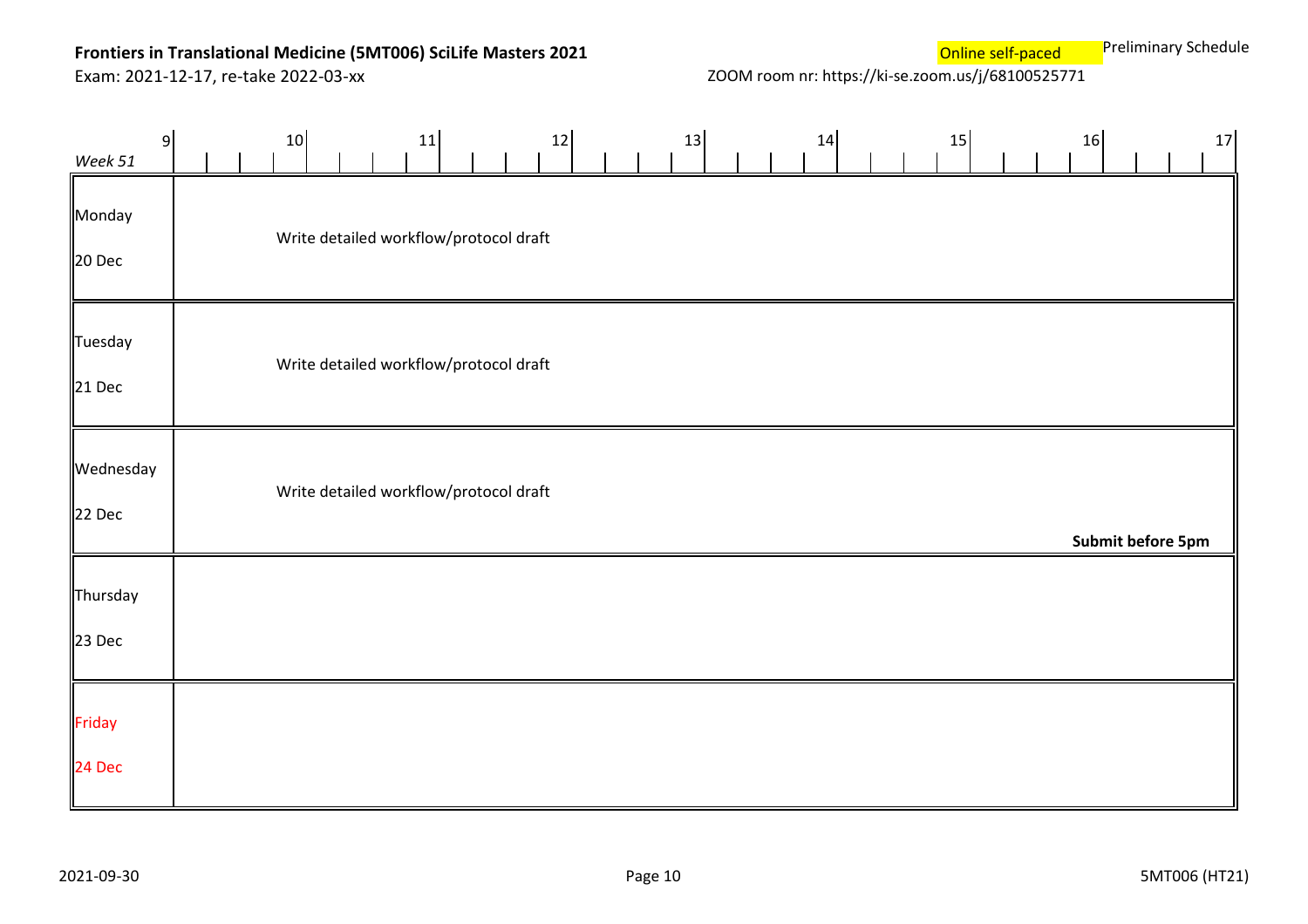**Online self-paced** Preliminary Schedule

Exam: 2021-12-17, re-take 2022-03-xx ZOOM room nr: https://ki-se.zoom.us/j/68100525771

| 9<br>Week 1            |                            | 10<br>11                         |                               | 12 | 13                           | 14 | 15 | 16 | 17 |
|------------------------|----------------------------|----------------------------------|-------------------------------|----|------------------------------|----|----|----|----|
| Monday<br>03 Jan 22    |                            | Labster - Lab<br>safety          |                               |    | <b>Finalize the protocol</b> |    |    |    |    |
| Tuesday<br>04 Jan 22   |                            | Perform lab work & Data analysis |                               |    |                              |    |    |    |    |
| Wednesday<br>05 Jan 22 |                            | Perform lab work & Data analysis |                               |    |                              |    |    |    |    |
| Thursday<br>06 Jan 22  |                            |                                  |                               |    |                              |    |    |    |    |
| Friday<br>07 Jan 22    | Course Jah: Schooles use 2 | Perform lab work & Data analysis | http://qoo /mone/Lu/Czofd1712 |    |                              |    |    |    |    |

Course lab: Scheeles väg 2 <https://goo.gl/maps/Hy4Czofd17A2>